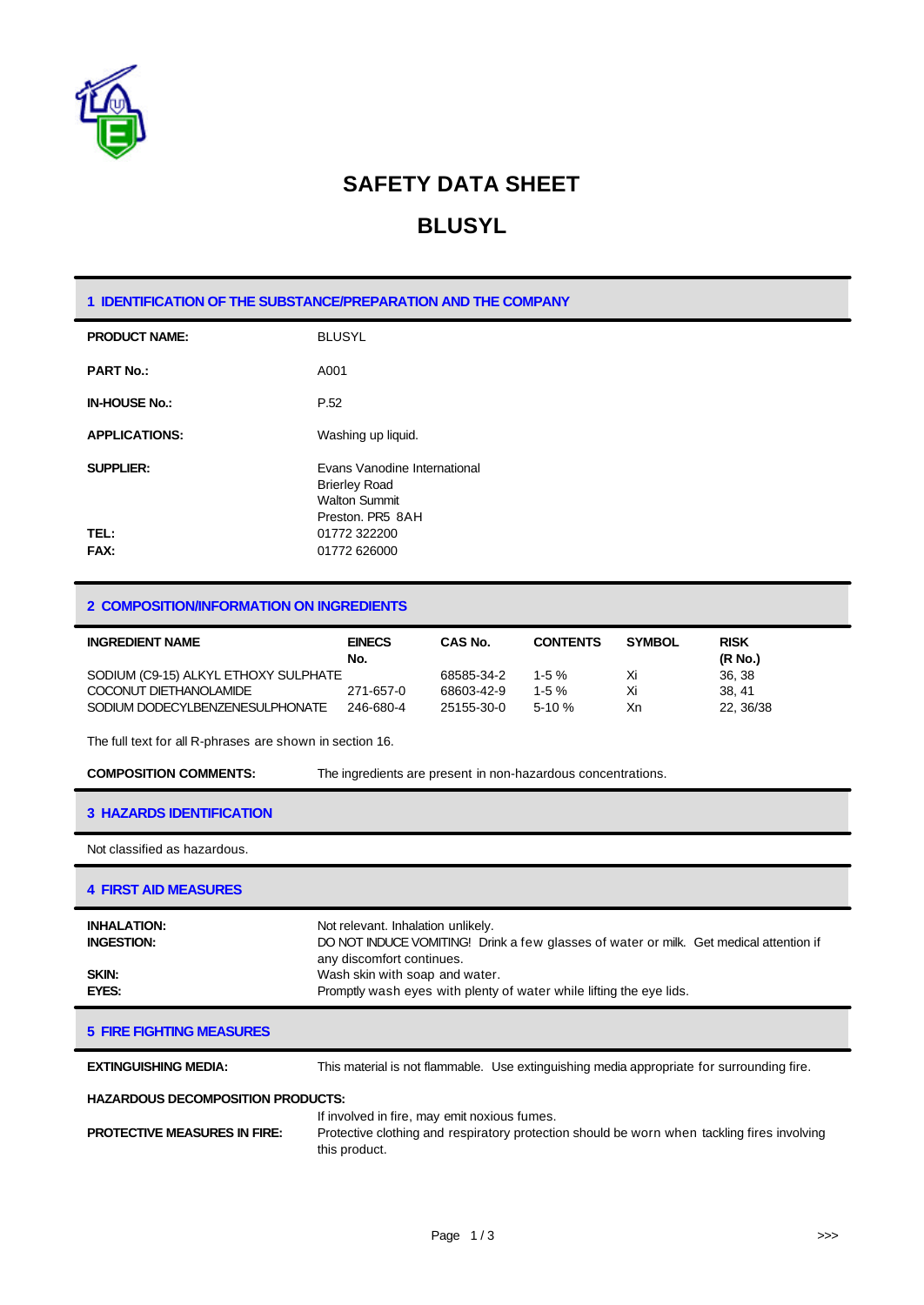|  | <b>6 ACCIDENTAL RELEASE MEASURES</b> |
|--|--------------------------------------|
|--|--------------------------------------|

| <b>PERSONAL PRECAUTIONS DURING SPILL:</b>                                                                                                                       |                                                                                                                                                                                                                                                                                                                                                      |                                                                     |                         |
|-----------------------------------------------------------------------------------------------------------------------------------------------------------------|------------------------------------------------------------------------------------------------------------------------------------------------------------------------------------------------------------------------------------------------------------------------------------------------------------------------------------------------------|---------------------------------------------------------------------|-------------------------|
| No special protective clothing.<br><b>PRECAUTIONS TO PROTECT ENVIRONMENT:</b>                                                                                   |                                                                                                                                                                                                                                                                                                                                                      |                                                                     |                         |
| <b>SPILL CLEANUP METHODS:</b>                                                                                                                                   | Large spillages or uncontrolled discharges into rivers or streams must be reported to The<br>Environment Agency or other regulatory body.<br>Small quantities may be flushed to drains with plenty of water. Larger spill: Absorb in<br>vermiculite, dry sand or earth and place into containers. Send for disposal by approved<br>waste contractor. |                                                                     |                         |
| <b>7 HANDLING AND STORAGE</b>                                                                                                                                   |                                                                                                                                                                                                                                                                                                                                                      |                                                                     |                         |
| <b>USAGE PRECAUTIONS:</b><br><b>STORAGE PRECAUTIONS:</b>                                                                                                        | No specific usage precautions noted.<br>Store at moderate temperatures in dry, well ventilated area. Keep in original container.<br>Store away from; Oxidising material.                                                                                                                                                                             |                                                                     |                         |
| <b>8 EXPOSURE CONTROLS AND PERSONAL PROTECTION</b>                                                                                                              |                                                                                                                                                                                                                                                                                                                                                      |                                                                     |                         |
| <b>VENTILATION:</b><br><b>RESPIRATORS:</b><br><b>PROTECTIVE GLOVES:</b><br><b>EYE PROTECTION:</b><br><b>OTHER PROTECTION:</b>                                   | Not applicable.<br>None required.<br>No specific hand protection noted, but protection for the skin is advisable to prevent removal<br>of natural oils from skin.<br>None required.<br>None required.                                                                                                                                                |                                                                     |                         |
| <b>9 PHYSICAL AND CHEMICAL PROPERTIES</b>                                                                                                                       |                                                                                                                                                                                                                                                                                                                                                      |                                                                     |                         |
| <b>APPEARANCE:</b><br><b>COLOUR:</b><br><b>SOLUBILITY DESCRIPTION:</b><br><b>BOILING POINT (°C):</b><br>SPECIFIC GRAVITY (Water=1):<br><b>FLASH POINT (°C):</b> | Viscous. Liquid.<br>Clear. Blue green.<br>Soluble in water.<br>102 @ 760mmHg<br>1.022 @ 20 °C<br>Boils without flashing                                                                                                                                                                                                                              | <b>ODOUR/TASTE:</b><br><b>MELTING POINT (°C):</b><br>pH-VALUE,CONC: | Citrus.<br>$-2$<br>7.50 |
| <b>10 STABILITY AND REACTIVITY</b>                                                                                                                              |                                                                                                                                                                                                                                                                                                                                                      |                                                                     |                         |
| <b>STABILITY:</b>                                                                                                                                               | No particular stability concerns.                                                                                                                                                                                                                                                                                                                    |                                                                     |                         |
| <b>11 TOXICOLOGICAL INFORMATION</b>                                                                                                                             |                                                                                                                                                                                                                                                                                                                                                      |                                                                     |                         |
| TOXICOLOGICAL INFORMATION:<br>OTHER HEALTH EFFECTS:                                                                                                             | Refer to section 3.<br>Low oral toxicity, but ingestion may cause irritation of the gastro-intestinal tract.                                                                                                                                                                                                                                         |                                                                     |                         |
| <b>12 ECOLOGICAL INFORMATION</b>                                                                                                                                |                                                                                                                                                                                                                                                                                                                                                      |                                                                     |                         |
| <b>ENVIRONMENTAL HAZARDS:</b><br><b>BIO ACCUMULATION:</b><br><b>DEGRADABILITY:</b>                                                                              | Not regarded as dangerous for the environment.<br>Completely soluble. No bioaccumulation.<br>Surfactant is readily broken down by effluent treatment process.                                                                                                                                                                                        |                                                                     |                         |
| <b>13 DISPOSAL CONSIDERATIONS</b>                                                                                                                               |                                                                                                                                                                                                                                                                                                                                                      |                                                                     |                         |
| <b>DISPOSAL METHODS:</b>                                                                                                                                        | Discharge used solutions to drain. Small amounts (less than 5 Litres) of unwanted product<br>may be flushed with water to sewer. Larger volumes must be sent for disposal by<br>approved waste contractor. Consign empty container to normal waste.                                                                                                  |                                                                     |                         |